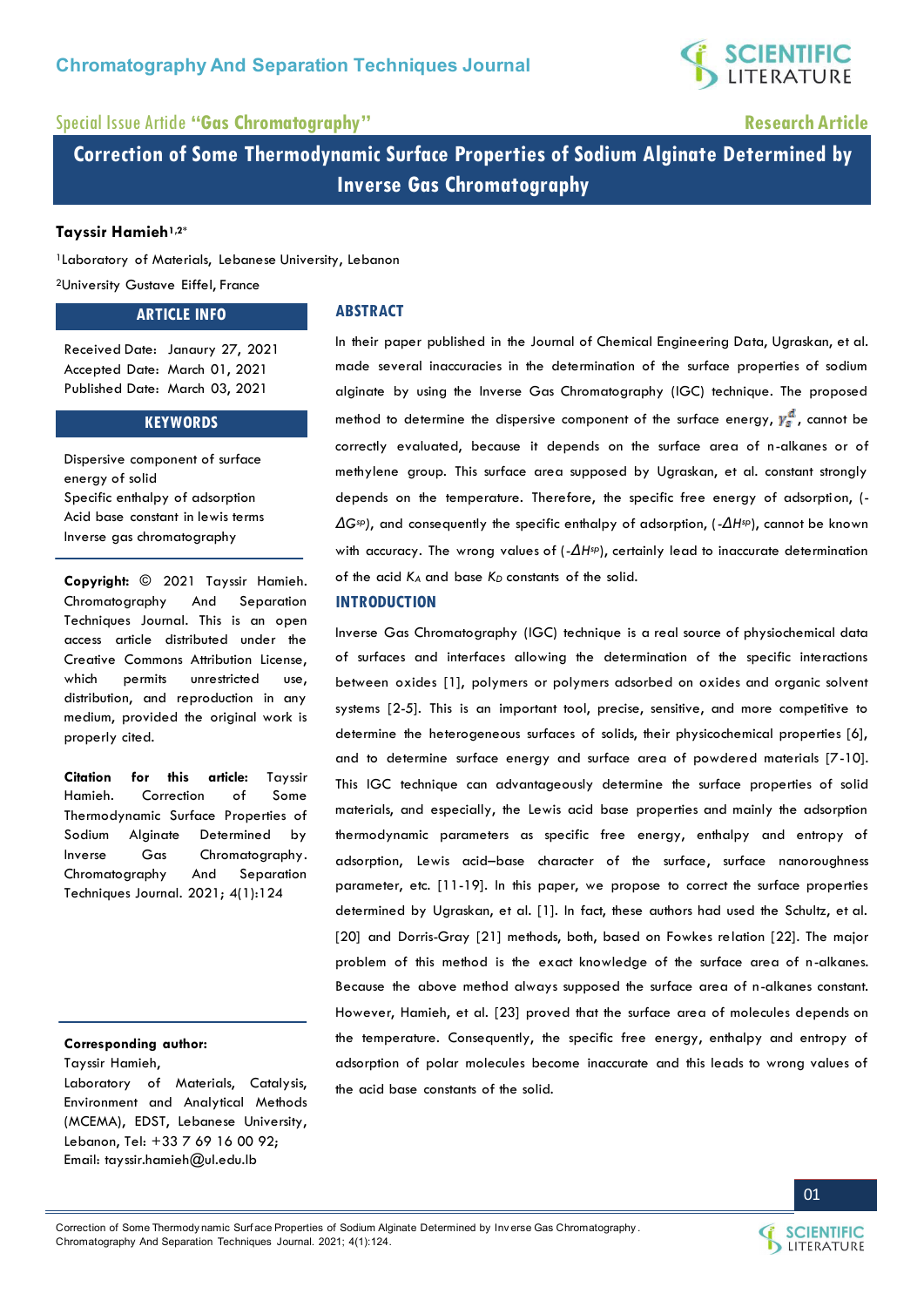

#### **METHODS AND CRITIQUES**

#### **Dorris and gray method or the increment method**

Dorris and Gray [21] proposed the increment method by applying the well-known relationship of Fowkes which gives at the same time the dispersive component of the surface energy of solids  $y_s^d$  by using the geometric mean of the dispersive components (exponent *d*) of the surface energy of the probe  $\gamma_1^d$ and the solid  $y_s^d$ :

$$
W_a = 2\sqrt{\gamma_i^d \gamma_s^d} \tag{1}
$$

Where *W<sup>a</sup>* is the work of adhesion between the probe and the solid.

This energy of adhesion was correlated to the free enthalpy of adsorption

$$
\Delta G^0 = \mathcal{N}_{\alpha} W_{\alpha} = 2\mathcal{N}a \sqrt{\gamma_i^d \gamma_s^d}
$$
 (2)

Where  $\mathcal N$  is Avogadro's number and  $\alpha$  the surface area of one adsorbed molecule on the solid.

Dorris and Gray [21] were the first who determined the dispersive component of the surface energy of a solid by considering the increment of  $\Delta G_{\text{CH2-}}^0$  per methylene group in the n-alkanes series of general formula *CnH2(n+1).* They defined the increment  $\Delta G_{\text{CH2}-}^0$  by:

$$
\Delta G_{CH2-}^{0} = \Delta G^{0} (C_{n+1} H_{2(n+2)}) - \Delta G^{0} (C_{n} H_{2(n+1)})
$$
\n(3)

Where  $C_nH_{2(n+1)}$  and  $C_nH_{2(n+1)}$  represents the general formula of two consecutive n-alkanes.

By using the retention volumes  $V_n(C_nH_{2(n+1)})$  and  $V_n(C_{n+1}H_{2(n+2)})$  of two consecutive n-alkanes and relation (2), the dispersive component of the surface energy  $\gamma_{s}^{d}$  can be determined by the following equation:

$$
\gamma_s^d = \frac{\left[ \pi r \ln \left[ \frac{V_n (C_{n+1} H_{2(n+2)})}{V_n (C_n H_{2(n+1)})} \right] \right]^2}{4N^2 a_{-CH2}^2 - Y - CH2} \tag{4}
$$

Where  $a$ -CH2- is the surface area of methylene group ( $a$ -CH2- = 6 Å<sup>2</sup>) and  $\gamma$ -cH2- the surface energy of -CH2- group of a polyethylene polymer (with a finite molecular mass) given by:  $Y_{-CH2}$  = 52.603 – 0.058 *T* (T in K;  $Y_{-CH2}$  in mJ/m<sup>2</sup>) (5) Therefore, relation (4) determined the dispersive component of

the surface energy  $\gamma_s^d$  of solids.

**Schultz et al. method or the n-alkane straight-line method** 

| Table 1: Surface areas of various molecules (in A <sup>2</sup> ) obtained |                                                        |                      |                      |                      |                      |                      |  |
|---------------------------------------------------------------------------|--------------------------------------------------------|----------------------|----------------------|----------------------|----------------------|----------------------|--|
| from the various models of Van Der Waals (VDW), Redlich-                  |                                                        |                      |                      |                      |                      |                      |  |
|                                                                           | Kwong (R-K) and Kiselev, compared to those obtained by |                      |                      |                      |                      |                      |  |
| geometrical, cylindrical or spherical models.                             |                                                        |                      |                      |                      |                      |                      |  |
|                                                                           | <b>VDW</b>                                             | <b>Kiselev</b>       | Cylindrical          | R K                  | <b>Spherical</b>     | Geometrical          |  |
| Molecule                                                                  |                                                        |                      |                      |                      |                      |                      |  |
|                                                                           | (in $\mathbb{A}^2$ )                                   | (in $\mathbb{A}^2$ ) | (in $\mathbb{A}^2$ ) | (in $\mathbb{A}^2$ ) | (in $\mathbb{A}^2$ ) | (in $\mathbb{A}^2$ ) |  |
| $C_5H_{12}$                                                               | 47.0                                                   | 45                   | 39.3                 | 36.8                 | 36.4                 | 32.9                 |  |
| $C_6H_{14}$                                                               | 52.7                                                   | 51.5                 | 45.5                 | 41.3                 | 39.6                 | 40.7                 |  |
| $C_7H_{16}$                                                               | 59.2                                                   | 57                   | 51.8                 | 46.4                 | 42.7                 | 48.5                 |  |
| $C_8H_{18}$                                                               | 64.9                                                   | 63                   | 58.1                 | 50.8                 | 45.7                 | 56.2                 |  |
| $C_9H_{20}$<br>$C_{10}H_{22}$                                             | 69.6<br>74.4                                           | 69<br>75             | 64.4<br>70.7         | 54.5<br>58.2         | 48.7<br>51.7         | 64.0<br>71.8         |  |

This method also based on Fowkes approach [22] replaced the free enthalpy of adsorption by its values taken from relation (1) to obtain the following relationship:

$$
RT \ln V_n + C = 2 \mathcal{N} a \sqrt{\gamma_i^d \gamma_s^d} \tag{6}
$$

By plotting *RTlnVn* as a function of  $2Na$ <sub>1</sub> $\gamma_1^d$  of n-alkanes, one obtains a typical straight line that allows to deduce, from its slope, the value of dispersive component  $y_s^d$  of the surface energy of the solid. The two previous methods use the value of the surface area *a* of n-alkanes of the methylene group and suppose that these values of *a* remain constant whatever the temperature. In general, the values of surface areas of nalkanes used are those proposed by Kiselev (Table 1). Hamieh, et al. Proposed several molecular models [23,24] to determine the surface areas of molecules (Table 1). They proved the effect of the temperature on the surface area of n-alkanes and polar molecules [24]. Hamieh, et al. [24] showed the areas *a*  (T) of polar molecules adsorbed on Polytetrafluoroethylene (PTFE), linearly depend on the temperature. The following relation was proved:

$$
\alpha(T) = \alpha_0 - \Omega T \tag{7}
$$

with  $\Omega$  the slope of the straight line depending on the nature of the adsorbed molecule and solid substrate, *a* (*T*) the surface area at temperature *T* and *a0* the molecule area extrapolated at 0K. Therefore, it will be impossible to deduce a precise value of the specific interaction for one polar molecule by using this method, because the surface areas of adsorbed molecules cannot be accurately determined. The limitations of Schultz, et al

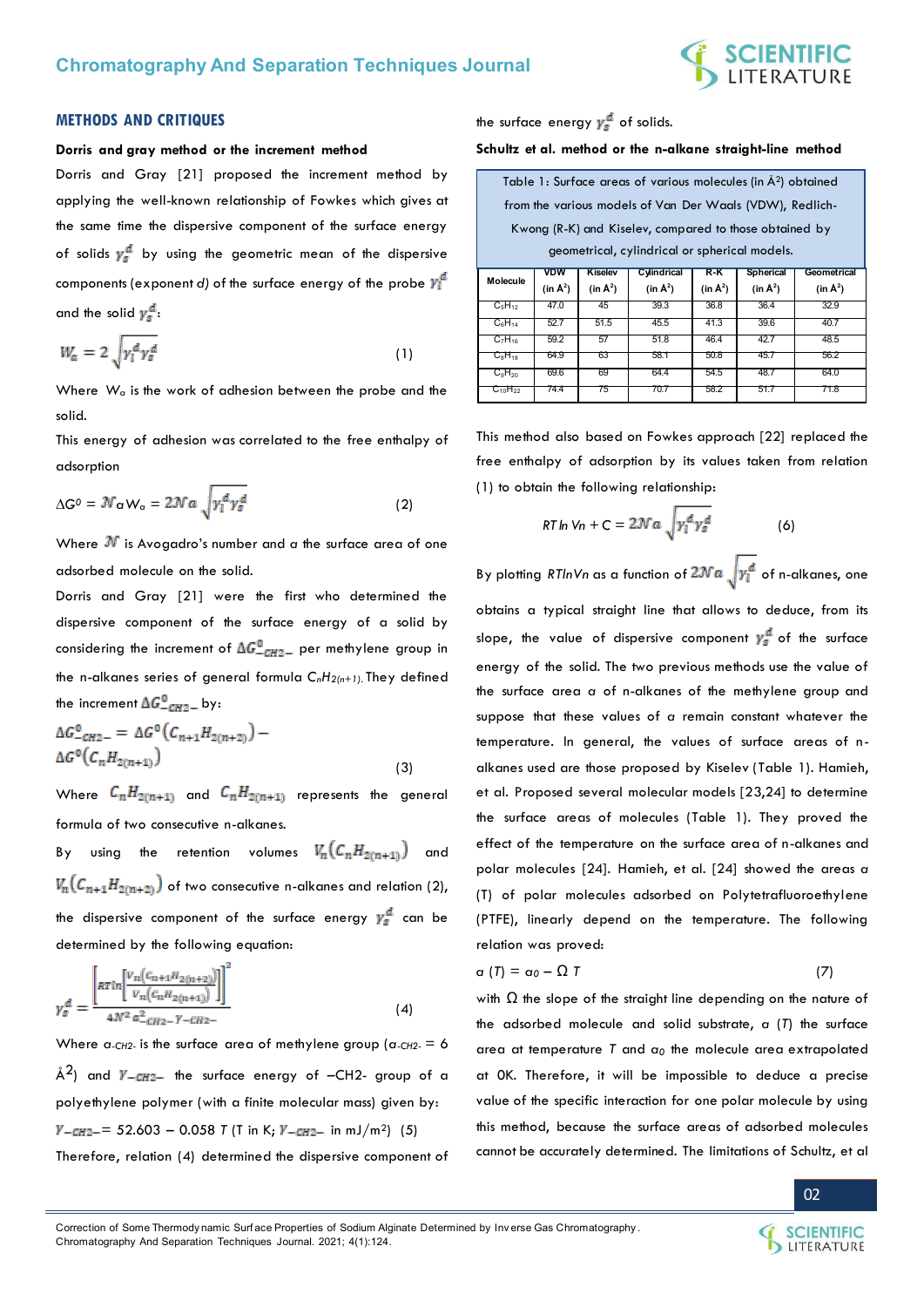## **SCIENTIFIC**<br>LITERATURE

and Dorris-Gray methods are due, in part, to the fact that the molecular area *a* is not exactly known and varies both with the nature of the solid, and the temperature and surface coverage of molecule on the solid surface.

#### **RESULTS**

**New results on the determination of the dispersive component of the surface energy of sodium alginate** 

In the calculation of  $y_s^d$ , Ugraskan, et al. [1] not only supposed

the surface areas constant but there is probably a certain error committed by considering constant the value of the dispersive component  $y_i^d$  of the surface energy of organic molecules when

the temperature changes. In fact,  $\gamma_1^d$  also depends on the

temperature. On Table 2, we gave the different values of  $y_i^a$  of n-alkanes and polar molecules versus the temperature. By

taking into account the variations of  $\gamma_l^d$  as a function of the

temperature, we were able to correct the values of  $\gamma_s^d$  following the Fowkes method. The results are presented on

Table 3. The above values were obtained by taking the proposed results of Kiselev used for the surface areas of nalkanes. Table 3 shows a difference of 2.33 mJ/m2 between our values and those of Table 2 obtained by Ugraskan, et al. [1], probably due to their hypothesis that supposed  $y_i^d$ 

constant.

| Table 2: Values of $\gamma_1^d$ (mJ/m <sup>2</sup> ) of molecules as a function of the<br>temperature. |        |        |        |        |        |        |  |
|--------------------------------------------------------------------------------------------------------|--------|--------|--------|--------|--------|--------|--|
| <b>Temperature/Molecules</b>                                                                           | 303.2K | 308.2K | 313.2K | 318.2K | 323.2K | 328.2K |  |
| C6                                                                                                     | 17.35  | 16.84  | 16.33  | 15.82  | 15.31  | 14.80  |  |
| C7                                                                                                     | 19.14  | 18.65  | 18.16  | 17.67  | 17.18  | 16.69  |  |
| C8                                                                                                     | 20.68  | 20.21  | 19.73  | 19.25  | 18.78  | 18.30  |  |
| C9                                                                                                     | 21.86  | 21.39  | 20.93  | 20.46  | 19.99  | 19.53  |  |
| C10                                                                                                    | 22.89  | 22.43  | 21.97  | 21.51  | 21.05  | 20.59  |  |
| Acetone                                                                                                | 19.22  | 18.78  | 18.35  | 17.92  | 17.48  | 17.05  |  |
| ҇҇҇҇҇҇                                                                                                 | 25.07  | 24.40  | 23.73  | 23.06  | 22.39  | 21.72  |  |
| CH <sub>2</sub> Cl <sub>2</sub>                                                                        | 26.40  | 25.53  | 24.66  | 23.79  | 22.92  | 22.05  |  |
| Chlorotorm                                                                                             | 22.02  | 20.55  | 19.08  | 17.61  | 16.14  | 14.67  |  |
| Ethyl acetate                                                                                          | 22.49  | 21.89  | 21.29  | 20.68  | 20.08  | 19.48  |  |

Now, in order to prove the dependency of  $\gamma_s^a$  of solids on the

choice of the molecular area models, we present in Table 4 our

results obtained for the dispersive component of the surface area of sodium alginate for the different molecular surface area models. (Tables 3,4) prove an effect certain of the choice of chosen surface area model on the value of  $y_s^d$  of the solid.

Table 3: Values of the dispersive component of the surface energy  $\gamma_s^d(\mathrm{mJ/m}^2)$  of Sodium Alginate by using Kiselev surface areas.

| Temperature (K) | $y_s^u$ (mJ/m <sup>2</sup> ) |
|-----------------|------------------------------|
| 303.2           | 44.44                        |
| 308.2           | 44.22                        |
| 313.2           | 43.30                        |
| 318.2           | 42.93                        |
| 323.2           | 42.63                        |
| 328.2           | 41.95                        |

 $\gamma_s^d(\text{mJ/m}^2)$ 

Table 4: Values of the dispersive component of the surface energy of Sodium Alginate by using other molecular surface area models.

| Area<br>model/Temperat | <b>VDW</b><br>$(m)/m^2$ | Cylindric<br>al | R-K<br>$(m)/m^2$ | Geometr<br>ic | spheric<br>al |
|------------------------|-------------------------|-----------------|------------------|---------------|---------------|
| ure                    |                         | $(m)/m^2$       |                  | $(m)/m^2$     | $(m)/m^2$     |
| 303.2 K                | 49.89                   | 42.02           | 81.98            | 30.73         | 137.03        |
| 308.2 K                | 49.51                   | 41.90           | 81.35            | 30.73         | 135.61        |
| 313.2 K                | 48.30                   | 41.10           | 79.35            | 30.24         | 131.95        |
| 318.2 K                | 47.76                   | 40.83           | 78.44            | 30.14         | 130.03        |
| 323.2 K                | 47.20                   | 40.63           | 77.53            | 30.11         | 128.28        |
| 328.2 K                | 46.32                   | 40.07           | 76.07            | 29.80         | 125.44        |

The difference between the results of those models can reach more than 100 % of deviation. Therefore, it is not admissible to continue using Shultz et al method based on the Kiselev surface areas of molecules and to suppose at the same time that these values are considered as absolute values without changing with the temperature.

## **New results on the determination of the acid base constants of sodium alginate**

In the previous section, we demonstrated the non-validity of using the dispersive component of the surface energy of the solid by using Schultz, et al. [20] method or Fowkes relation [22]. The value of  $\gamma_s^d$  indeed depends on the choice of the

molecular surface area model of molecules. These surface areas strongly depend on the temperature variation; However, Ugraskan, et al. [1] supposed that the surface area of nalkanes remains constant even when the temperature changes. Many errors will result by applying this classical method, certainly, because of the dependency of the specific free

03

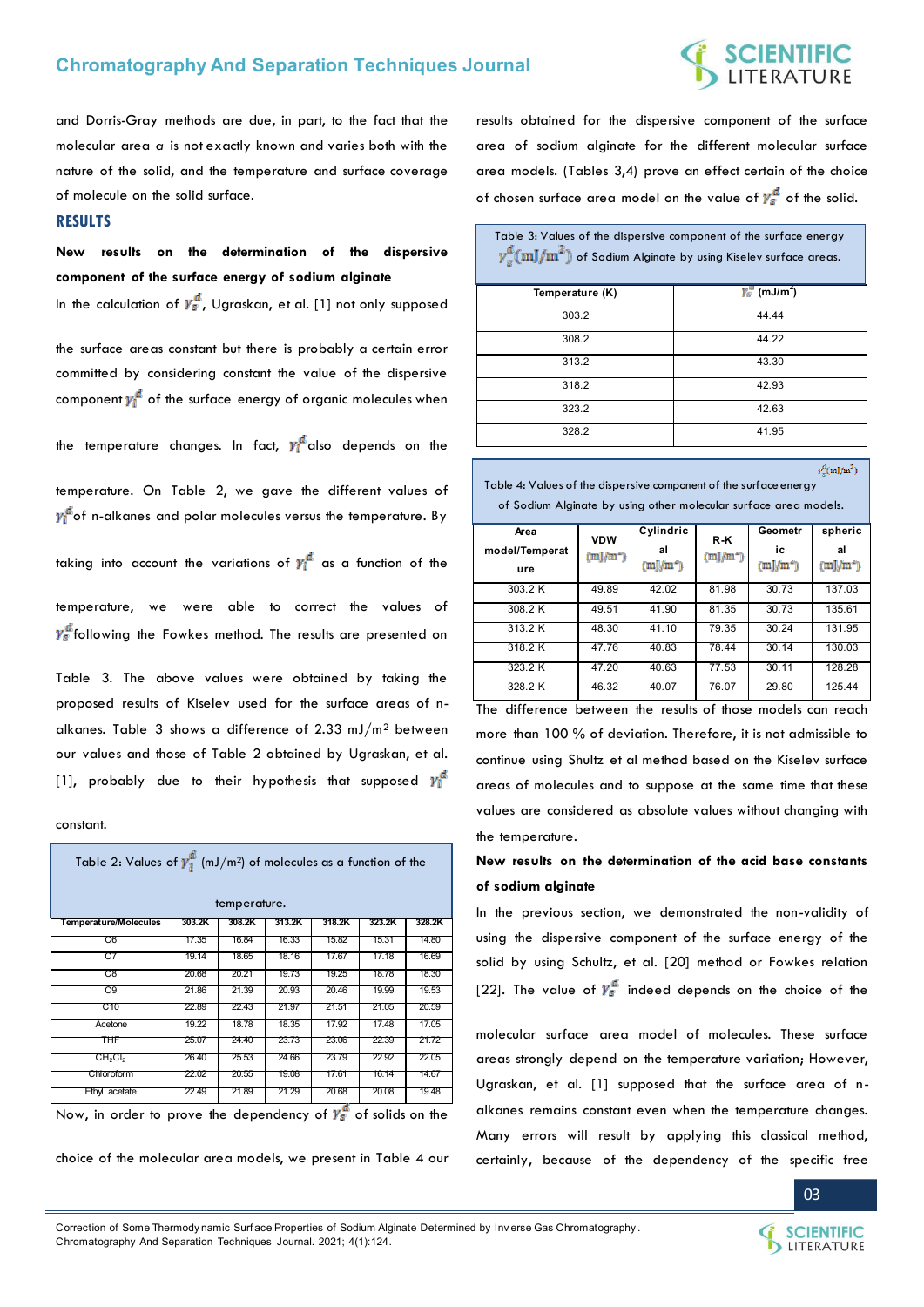## C**IENTIFIC**<br>TERATURE

energy depends on the values of the surface areas of nalkanes and polar molecules. It becomes obvious that the calculations using this parameter can no longer be considered as absolute quantitative values, and, consequently the obtained values of acid base constants of sodium alginate become wrong. On the other hand, even when using the classical method of Schultz, et al. [20], our calculations give new results different from those obtained by Ugraskan, et al. [1], again because these authors supposed  $y_l^d$  of polar and non-polar

molecules as constant. Following Schultz, et al. method or Fowkes approach, *RTlnVn* values of the various solutes are first plotted versus  $2\mathcal{N}a\left(\gamma_1^d\right)^{1/2}$ . The points representative of n-

alkanes define the so-called "alkane straight line", and the distance between this straight line and the points corresponding to *RTlnVn* (*polar molecule*) value of polar probes are then taken as a measure of the specific free energy of adsorption  $-\Delta G^{sp}$ ,

of polar molecule on the solid. It is given, for any temperature *T*, by the following equation:

*Gsp*(*polar molecule*) *= RTlnVn* (*polar molecule*) -  $2\mathcal{N}a\left(\gamma_t^d\right)^{1/2}-C$ (8)

Using relation (8), we obtained the results plotted on Figure 1.



Our results presented in Table 5 give the various equations of the specific free energy  $\left(-\Delta G^{sp}\right)$  of adsorption and the values of specific enthalpy  $(-\Delta H^{sp})$  and entropy  $(-\Delta S^{sp})$  of

adsorption of polar molecules on the SA solid. Table 5 clearly shows that he values of the linear regression coefficients *r* **<sup>2</sup>**for different polar molecules are comprised between 0.2169 and 0.8718. This implies that the linearity of  $(-\Delta G^{sp})$  is not

assured and therefore the values of specific enthalpy  $(-\Delta H^{sp})$ 

and entropy  $(-\Delta S^{sp})$  of adsorption cannot be considered as

independent from the temperature. This will be another source of inaccuracies for the determination of the acid base constant. To prove that, we give on Table 6 the different values of acceptor *AN\** and donor *DN* numbers of electrons relative to the various polar molecules with the corresponding ratios *DN/AN\** and  $(-\Delta H^{sp})$  /AN\*. The obtained results accumulate

the errors committed on the values of acid KA and base KD constants of the sodium alginate.

| Table 5: Equations of $(-\Delta G^{sp})$ (in kJ/mol) and values of                 |  |  |  |  |
|------------------------------------------------------------------------------------|--|--|--|--|
| $(-\Delta H^{sp})$ (in kJ/mol), $(-\Delta S^{sp})$ (in J K-1 mol-1) and the linear |  |  |  |  |
| regression coefficients r2 for different polar molecules adsorbed on               |  |  |  |  |
| sodium alginate.                                                                   |  |  |  |  |

| <b>Probes</b>                   | $-\Delta G^{sp}$ (T) (kJ/mol)            | $-M^{NP}$ (kJ/m | –∆S*"(J K⊺                  | r <sup>2</sup> |  |
|---------------------------------|------------------------------------------|-----------------|-----------------------------|----------------|--|
|                                 |                                          | ol)             | $1^{\circ}$ mol $1^{\circ}$ |                |  |
| Acetone                         | $-\Delta G^{op}(T) = 0.0221T$            | 11.089          | 22.1                        | 0.869          |  |
|                                 | $+11.089$                                |                 |                             | 3              |  |
| THF.                            | –∆G‴<br>$(T) = -0.0079T +$               | 2.8096          | 7.9                         | 0.794          |  |
|                                 | 2.810                                    |                 |                             | $\overline{2}$ |  |
| CH <sub>2</sub> Cl <sub>2</sub> | $-\Delta G^{op}(T)$ = + 0.0140T -        | $-0.1795$       | $-14$                       | 0.871          |  |
|                                 | 0.180                                    |                 |                             | 8              |  |
| Chlorof or                      | $-\Delta G^{\gamma\mu}(T)$ = + 0.0319T - | $-7.4511$       | $-31.9$                     | 0.891          |  |
| m                               | 7.451                                    |                 |                             | 4              |  |
| Ethyl                           | –∆ር ምርጉ<br>$= -0.0044T +$                | 2.7596          | $-4.4$                      | 0.216          |  |
| acetate                         | 2.760                                    |                 |                             | 9              |  |

On Figure 2, we plotted the evolution of  $(-\Delta H^{sp})$  /AN\* of the various polar molecules as a function of the ratio *DN/AN\**. The obtained curve on Figure 2 confirms that the linearity is not satisfied; the linear regression coefficient  $r^2 = 0.6234$  very far from 1. In order to compare between our results and those obtained by Ugraskan, et al. [1], we give the following equation (even if the linearity is not satisfied):



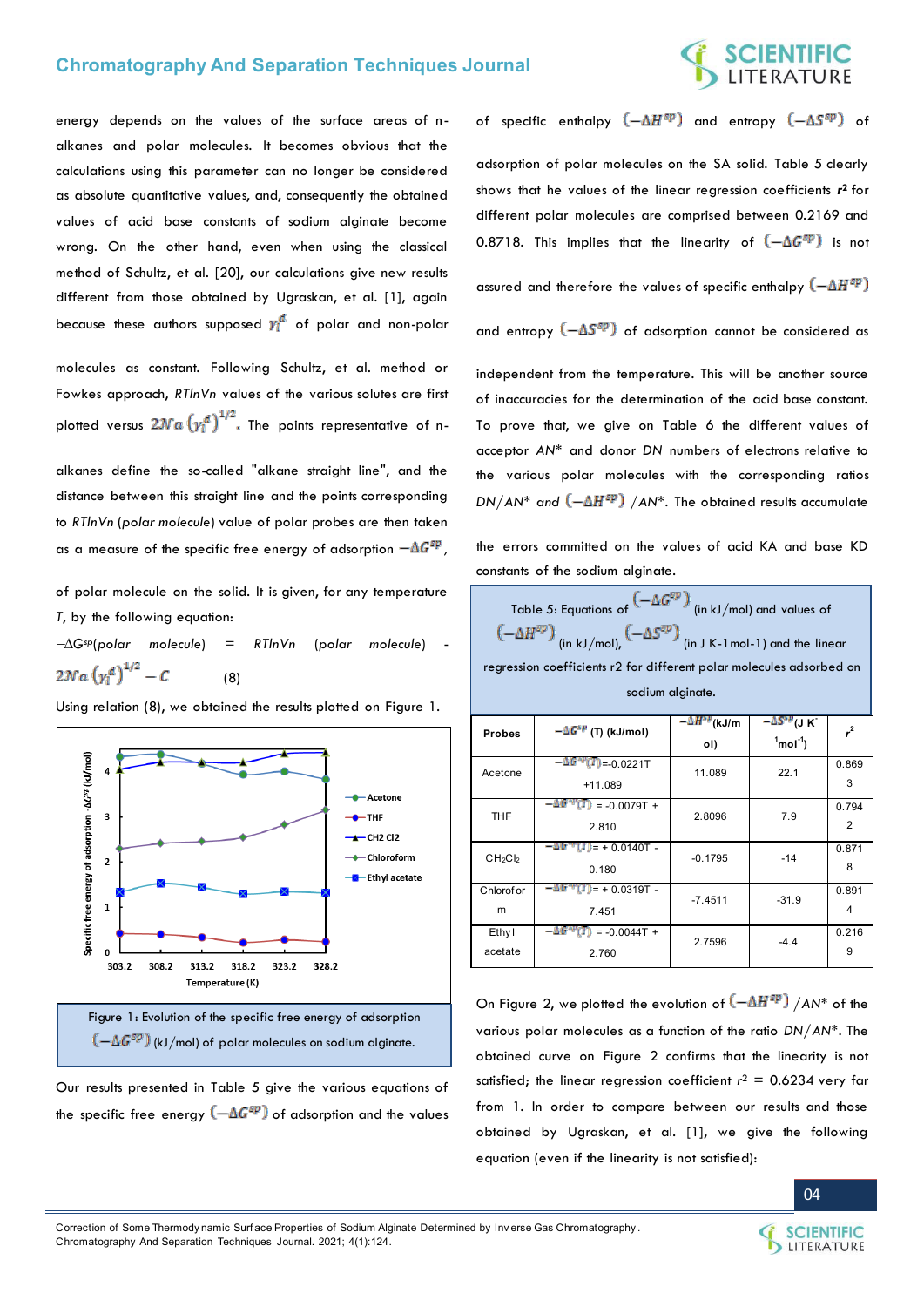

$$
\left(\frac{-\Delta Hsp}{AN^*}\right) = 0.033 \left(\frac{DN}{AN^*}\right) + 0.112
$$
 (9)

From the classic relation:

$$
\left(\frac{-\Delta H^{Sp}}{AN}\right) = K_A \left(\frac{DN}{AN}\right) + K_D \tag{10}
$$

One obtains the acid constants of the sodium alginate:

$$
\begin{cases} K_A = 0.033 \\ K_D = 0.112 \\ \frac{K_D}{K_A} = 3.36 \end{cases}
$$

These values obtained by our correction are different from those obtained by Ugraskan, et al. [1]:

$$
K_A = 0.074
$$
;  $K_D = 0.437$  and  $\frac{K_D}{K_A}$   
= 5.90

There is large difference between our results and the results obtained by Ugraskan, et al. [1] that neglected the variation of  $y_i^d$  of n-alkanes and polar molecules with the temperature.

| Table 6: Values of acceptor AN* and donor DN numbers of<br>electrons of the different polar molecules with the corresponding<br>ratios DN/AN* and $(-\Delta H^{sp})$ /AN*. |             |                |        |                         |  |  |
|----------------------------------------------------------------------------------------------------------------------------------------------------------------------------|-------------|----------------|--------|-------------------------|--|--|
| <b>Probes</b>                                                                                                                                                              | DN (kJ/mol) | $AN^*(kJ/mol)$ | DN/AN* | $(-\Delta H^{sp})/AN^*$ |  |  |
| CH <sub>2</sub> Cl <sub>2</sub>                                                                                                                                            | $\Omega$    | 16.3           | 0.00   | $-0.01$                 |  |  |
| Chlorof orm                                                                                                                                                                | $\Omega$    | 22.7           | 0.00   | $-0.33$                 |  |  |
| Acetone                                                                                                                                                                    | 71.4        | 10.5           | 6.80   | 1.06                    |  |  |
| Ethy I acetate                                                                                                                                                             | 71.1        | 6.3            | 11.29  | 0.44                    |  |  |
| THF                                                                                                                                                                        | 84.4        | 2.1            | 40.19  | 1.34                    |  |  |

Nevertheless, we can find for these above values a certain tendency showing effectively for sodium alginate base character rather than acid behavior with an amphoteric property.

**Standard deviation and error calculations:** On the other hand, we gave below some relevant calculations of the errors on the different thermodynamic parameters.

We began with the error committed on the net retention time:  $10^{-3}$ min  $\leq \Delta t_n$ (probe)  $\leq 3 \times 10^{-3}$  min

The relative standard deviation on the retention time is given by the following inequalities:

$$
5 \times 10^{-5} \le \frac{\Delta t_n (probe)}{t_n (probe)} \le 10^{-4}
$$

This gives a relative standard deviation on the net retention volume:

$$
5 \times 10^{-5} \le \frac{\Delta V_n (probe)}{V_n (probe)} \le 10^{-4}
$$

And therefore, we obtain for free enthalpy of adsorption the following error:

$$
5 \times 10^{-4} kJ/mol \leq \Delta(\Delta G_a^0)
$$
  

$$
\leq 3 \times 10^{-3} kJ/mol
$$

Moreover, the relative deviation is given by:

$$
3 \times 10^{-4} \leq \frac{\Delta(\Delta G_a^0)}{\Delta G_a^0} \leq 5 \times 10^{-4}
$$

And the error on the specific free enthalpy reads as:

$$
10^{-3} kJ/mol \leq \Delta(\Delta G_a^{sp})
$$
  

$$
\leq 6 \times 10^{-3} kJ/mol
$$

Finally, the relative error committed on the acid-base constants *K<sup>A</sup>* , *K<sup>B</sup>* and *K* are:

$$
1\times10^{-3} \leq \frac{\Delta(K_{A,B})}{K_{A,B}} \leq 2\times10^{-3}
$$

Therefore, the error committed on the values of acid base constants is equal to  $5 \times 10^{-3}$ .



#### **CONCLUSION**

We recalculated the dispersive component of the surface energy  $y_s^d$  of the sodium alginate determined by Ugraskan, et

al. [1] by taking into account the variation of the dispersive component of the surface energy  $y_1^d$  of polar and non-polar

molecules as a function of the temperature. This variation was



Correction of Some Thermody namic Surf ace Properties of Sodium Alginate Determined by Inv erse Gas Chromatography . Chromatography And Separation Techniques Journal. 2021; 4(1):124.

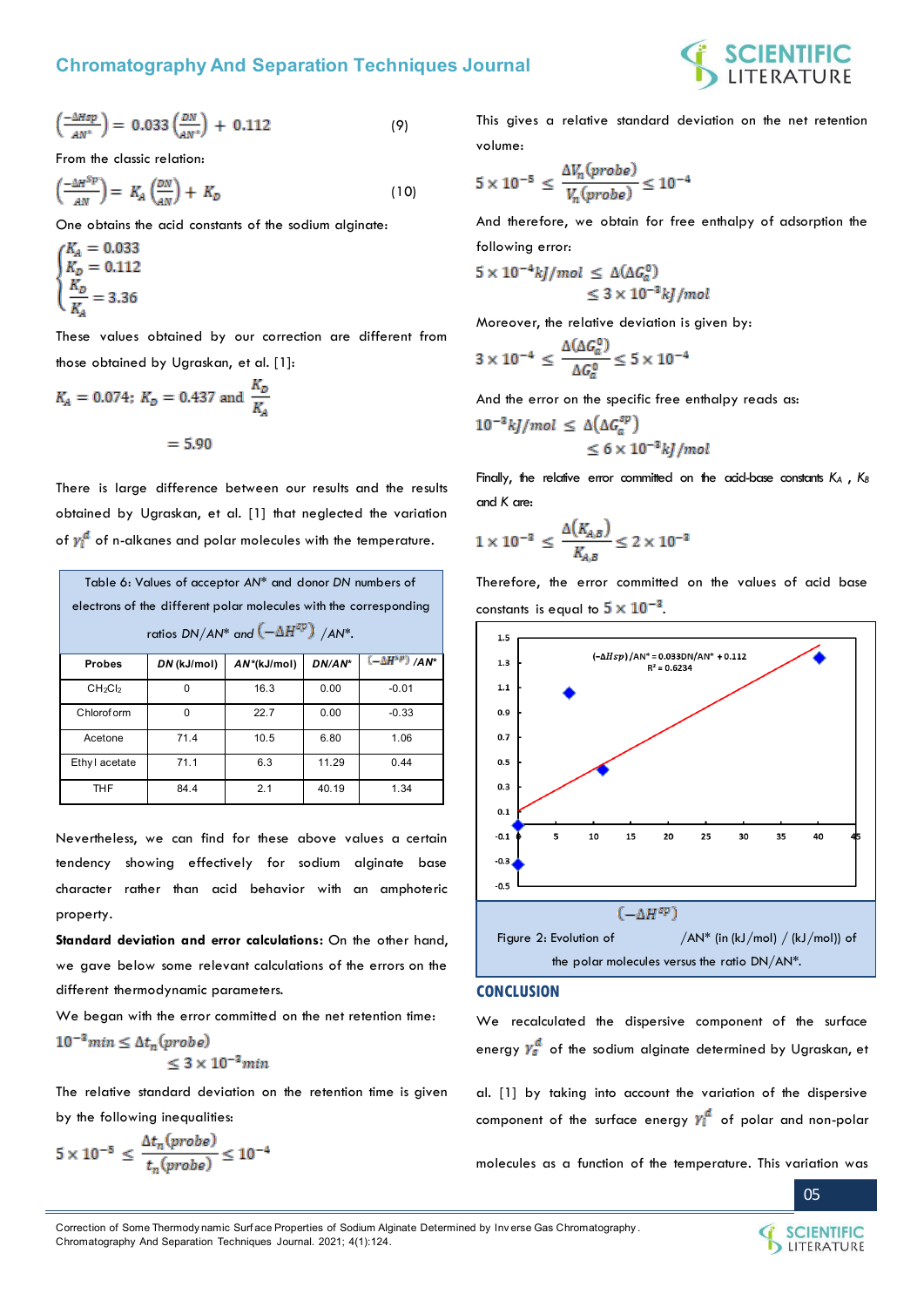# **SCIENTIFIC**<br>LITERATURE

neglected by Ugraskan, et al. On the other hand, we proved that  $y_s^d$  strongly depends on the choice of the molecular

surface area model. The application of the various models of the surface areas of n-alkanes gave an important deviation of  $v_s^a$  values between the different models of the surface areas.

The standard deviation in certain cases was proved reaching more than 100%. This leads to conclude that the determination of the specific free energy, enthalpy and entropy of adsorption of polar molecules on the sodium alginate cannot be determined with accuracy by using the Schultz method and consequently the obtained values of the acid base constants of the solid become false. Many serious errors were made by Ugraskan, et al. in their calculations of the acid base constants, we proved by calculations that the results obtained by these authors are inaccurate. Nevertheless, we confirmed a certain tendency of basic character of the sodium alginate stronger than the acid character.

#### **FUNDING SOURCES**

There no funding sources.

#### **NOTES**

There is no conflict of interests.

#### **REFERENCES**

- 1. [Ugraskan V, Isik B, Yazici O, Cakar F. \(2020\).](https://pubs.acs.org/doi/abs/10.1021/acs.jced.9b01074)  [Thermodynamic Characterization of Sodium Alginate by](https://pubs.acs.org/doi/abs/10.1021/acs.jced.9b01074)  [Inverse Gas Chromatography. Journal of Chemical &](https://pubs.acs.org/doi/abs/10.1021/acs.jced.9b01074)  [Engineering Data. 65: 1795-1801.](https://pubs.acs.org/doi/abs/10.1021/acs.jced.9b01074)
- 2. [Conder JR, Young CL. \(1979\). Physical measurements by](https://doi.org/10.1002/jhrc.1240030917)  [gas chromatography. Eds: Wiley J and Sons, New York.](https://doi.org/10.1002/jhrc.1240030917)
- 3. [Conder JR, Locke DC, Purnell JH. \(1969\). Concurrent](https://doi.org/10.1021/j100723a035)  [solution and adsorption phenomena in chromatography. I.](https://doi.org/10.1021/j100723a035)  [J. Phys. Chem. 73: 700-708.](https://doi.org/10.1021/j100723a035)
- 4. [Conder JR, Purnell JH. \(1968\). Gas chromatography at](https://doi.org/10.1039/TF9686403100)  [finite concentrations. Part 2. -A generalized retention](https://doi.org/10.1039/TF9686403100)  [theory. Trans. Faraday Soc. 64: 3100-3111.](https://doi.org/10.1039/TF9686403100)
- 5. [Conder JR, Purnell JH. \(1969\). Gas chromatography at](https://pubs.rsc.org/en/content/articlelanding/1969/TF/TF9696500824)  [finite concentrations. Part 3. -Theory of frontal and elution](https://pubs.rsc.org/en/content/articlelanding/1969/TF/TF9696500824)  [techniques of thermodynamic measurement. Trans.](https://pubs.rsc.org/en/content/articlelanding/1969/TF/TF9696500824)  [Faraday Soc. 65: 824-838.](https://pubs.rsc.org/en/content/articlelanding/1969/TF/TF9696500824)
- 6. [Newell E, Buckton G, Butler DA, Thielmann F, Williams DR.](https://doi.org/10.1023/a:1011089511959)  [\(2001\). The Use of Inverse Phase Gas Chromatography to](https://doi.org/10.1023/a:1011089511959)

[Measure the Surface Energy of Crystalline, Amorphous,](https://doi.org/10.1023/a:1011089511959) [and Recently Milled Lactose. Pharm Res. 18: 662-666.](https://doi.org/10.1023/a:1011089511959)

- 7. [Kalantzopoulou FR, Artemiacti T, Bassiotis I, Katsanos NA,](https://doi.org/10.1007/BF02490431)  [Plagianakos V. \(2001\). Time separation of adsorption sites](https://doi.org/10.1007/BF02490431)  [on heterogeneous surfaces by inverse gas](https://doi.org/10.1007/BF02490431)  [chromatography. Chromatographia. 53: 315-320.](https://doi.org/10.1007/BF02490431)
- 8. [Hamieh T. \(2018\). Study of the temperature effect on the](https://doi.org/10.1016/j.chroma.2018.07.025)  [acid-base properties of cellulose acrylate by inverse gas](https://doi.org/10.1016/j.chroma.2018.07.025)  [chromatography at infinite dilution, J Chromatogr A. 1568:](https://doi.org/10.1016/j.chroma.2018.07.025)  [168-176.](https://doi.org/10.1016/j.chroma.2018.07.025)
- 9. [Chow AHL, Tong HHY, Shekunov BY, York P. \(2004\). Letter](https://doi.org/10.1023/b:pham.0000041470.92345.e8)  [to Editor: Use of Inverse Gas Chromatography \(IGC\) to](https://doi.org/10.1023/b:pham.0000041470.92345.e8) [determine the surface energy and surface area of](https://doi.org/10.1023/b:pham.0000041470.92345.e8)  [powdered materials. Pharm Res. 21: 1718-1720.](https://doi.org/10.1023/b:pham.0000041470.92345.e8)
- 10. [Askin A. Yazici DT. \(2008\). A study of the surface analysis](https://doi.org/10.1002/sia.2869)  [of some water-soluble polymers by inverse gas](https://doi.org/10.1002/sia.2869)  [chromatography. Surf Interface Anal. 40: 1237-1241.](https://doi.org/10.1002/sia.2869)
- 11. [Sreekanth TVM, Reddy KS. \(2007\). Analysis of Solvent-](https://doi.org/10.1365/s10337-006-0149-7)[Solvent Interactions in Mixed Isosteric Solvents by Inverse](https://doi.org/10.1365/s10337-006-0149-7)  [Gas Chromatography. Chromatographia. 65: 325-330.](https://doi.org/10.1365/s10337-006-0149-7)
- 12. [Yang YC, Yoon PR. \(2007\). Examination of the surface](https://doi.org/10.1007/s11814-007-0078-7) [properties of kaolinites by inverse gas chromatography:](https://doi.org/10.1007/s11814-007-0078-7)  [Acid-base properties. Korean J Chem Eng. 24: 451-456.](https://doi.org/10.1007/s11814-007-0078-7)
- 13. [Ansari DM, Price GJ. \(2004\). Chromatographic estimation](https://doi.org/10.1016/j.polymer.2004.01.018)  [of filler surface energies and correlation with](https://doi.org/10.1016/j.polymer.2004.01.018)  [photodegradation of kaolin filled polyethylene. Polymer.](https://doi.org/10.1016/j.polymer.2004.01.018)  [45: 1823-1831.](https://doi.org/10.1016/j.polymer.2004.01.018)
- 14. [Fekete E, Móczo J, Pukánszky B. \(2004\). Determination of](https://doi.org/10.1016/S0021-9797(03)00719-7)  [the surface characteristics of particulate fillers by inverse](https://doi.org/10.1016/S0021-9797(03)00719-7)  [gas chromatography at infinite dilution: a critical](https://doi.org/10.1016/S0021-9797(03)00719-7)  [approach. J Colloid Interface Sci. 269: 143-152.](https://doi.org/10.1016/S0021-9797(03)00719-7)
- 15. [Cline D, Dalby R. \(2002\). Predicting the Quality of](https://doi.org/10.1023/A:1020338405947)  [Powders for Inhalation from Surface Energy and Area.](https://doi.org/10.1023/A:1020338405947) [Pharmaceutical Research. 19: 1274-1277.](https://doi.org/10.1023/A:1020338405947)
- 16. [Santos JMRCA, Guthrie JT. \(2005\). Analysis of interactions](https://doi.org/10.1016/j.mser.2005.07.003)  [in multicomponent polymeric systems: The key-role of](https://doi.org/10.1016/j.mser.2005.07.003)  [inverse gas chromatography. Mater Sci Eng. 50: 79-107.](https://doi.org/10.1016/j.mser.2005.07.003)
- 17. [Mukhopadhyay P, Schreiber HP. \(1995\). Aspects of acid](https://doi.org/10.1016/0927-7757(95)03137-3)[base interactions and use of inverse gas chromatography.](https://doi.org/10.1016/0927-7757(95)03137-3)  [Colloids Surf A. 100: 47-71.](https://doi.org/10.1016/0927-7757(95)03137-3)